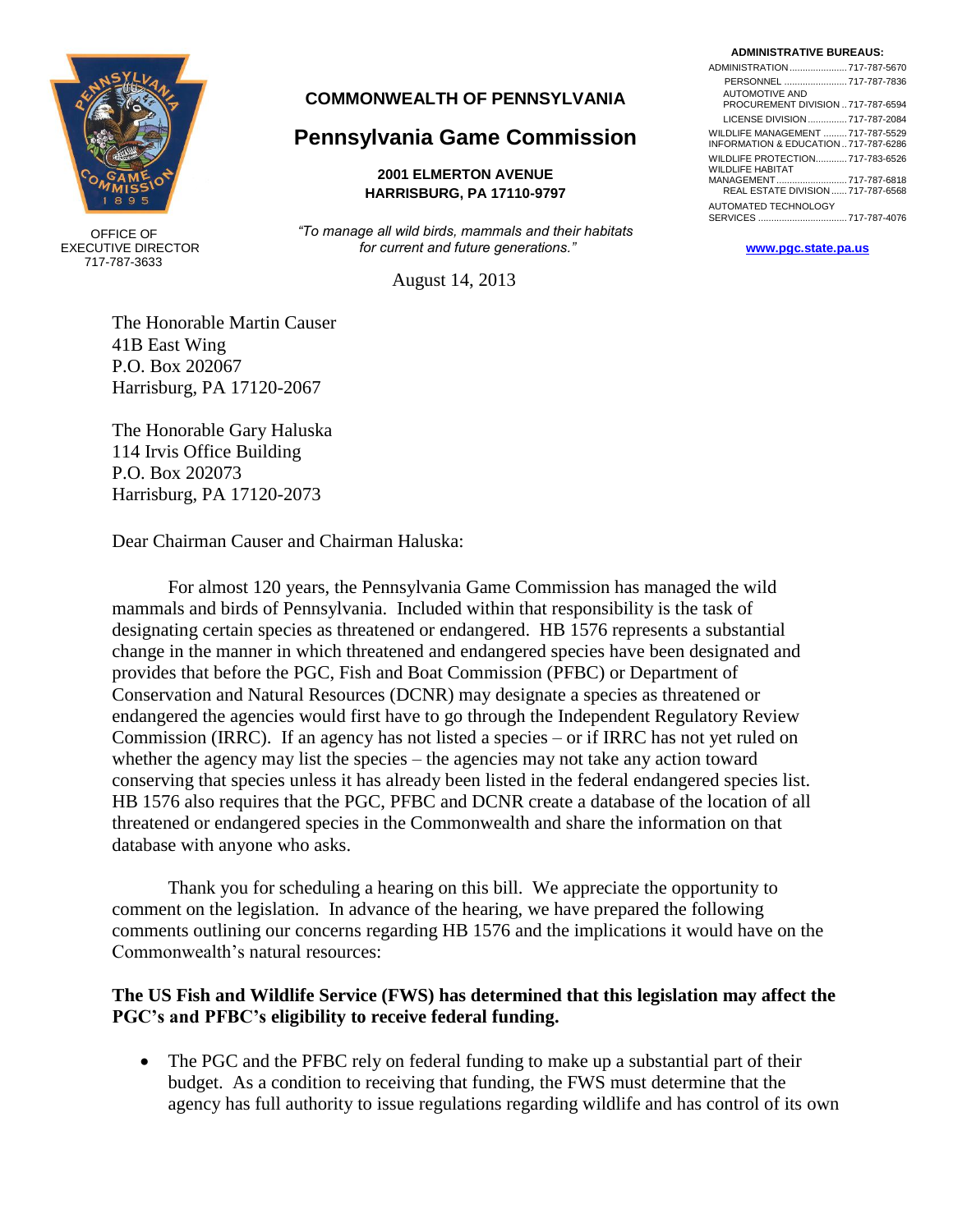funding. The FWS has determined that this bill may affect the PGC and PFBC in those areas, and thus make either, or both, agency ineligible for federal funding.

### **This legislation fixes a problem that does not exist.**

• Regulatory action to list a species as threatened or endangered is already an infrequent and deliberative process and requires scientific data from agency biologists demonstrating that a species is in imminent danger of extinction throughout their range in the state. Only the most imperiled species are proposed for listing, in fact over the past 10 years, only 3 species have been added to the endangered/threatened species list by the PGC. The current process has been recognized across the nation as a wildlife success story in allowing the PGC to preserve and restore threatened and endangered species in the Commonwealth.

## **Currently the listing and delisting a species by the PGC is a process that is already transparent, takes approximately six months to complete, and includes two periods of public comment and two separate votes by the Board of Commissioners.**

 Any regulatory action by the Board of Commissioners must be in accordance with the Game and Wildlife Code, the Sunshine Act, the Commonwealth Documents Law, the Commonwealth Attorneys Act and is subject to judicial review.

## **Requiring the listing of a species to go through the IRRC approval process will take up to two years and result in added layers of inefficient bureaucracy.**

• The administrative process outlined in this legislation is slow and cumbersome wasting valuable time. The listing of species through the IRRC process will be too time consuming to respond to an immediate crises that may be caused by a significant decline in a population from disease or other population-wide limiting factor, allowing the species to become extinct by the time IRRC acted.

# **This legislation will have the opposite effect of its intended goal.**

 State endangered species programs serve as a first line of defense in protecting species not yet federally listed. One of the criteria the FWS evaluates when determining whether to list a species as federally threatened or endangered is the "adequacy of existing [state] regulatory protections." Slowing down the process whereby state resource agencies can list species will force the FWS to take a more active role in designating species. Thus, instead of having minor, temporal restrictions placed on the state level, entities will have to deal with more onerous restrictions imposed by the federal government which will exist for a longer period of time.

# **This bill will result in regulatory uncertainty.**

 Requiring all listed species to be renewed every two years presents a tremendous uncertainty for industry, creating a situation in which the status of all species will be in